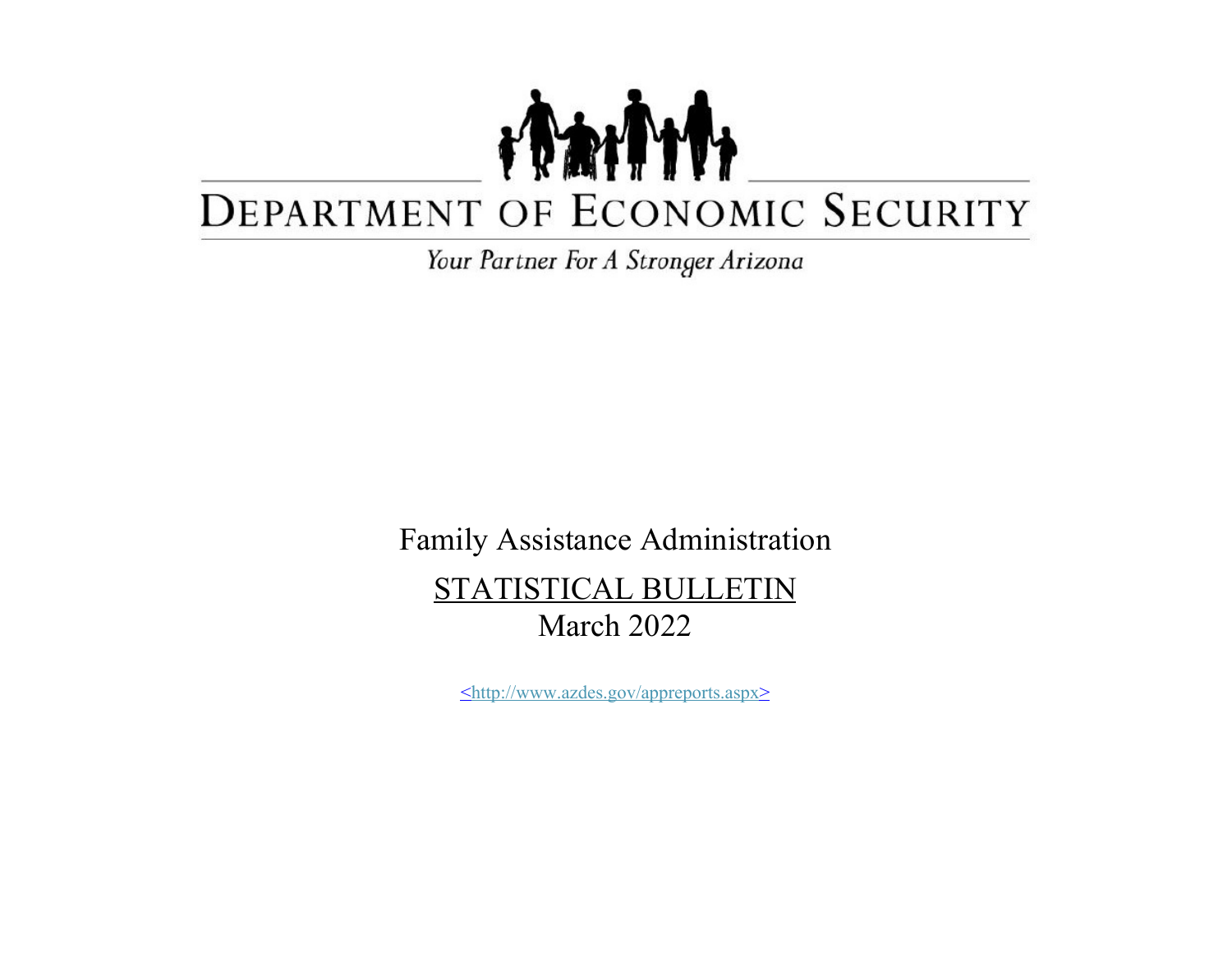

\*Includes prior month totals

| <b>Excludes</b>                | <b>Includes</b>                                                                                                                    | <b>Tribal</b>      |       |                   |                 |
|--------------------------------|------------------------------------------------------------------------------------------------------------------------------------|--------------------|-------|-------------------|-----------------|
|                                |                                                                                                                                    | <b>Tribe</b>       | Cases | <b>Recipients</b> | <b>Payments</b> |
|                                | TANF Child Only: 3,924 Cases; 6,609 Children; \$779,867<br>Unemployed Two Parent Program: 287 Cases; 1,192<br>Recipients; \$89,073 | Hopi               | 35    |                   | \$8,471         |
| Grant Diversion totals of: 173 |                                                                                                                                    | Pascua Yaqui       | 76    | 240               | \$26,141        |
| Cases; \$127,542               |                                                                                                                                    | Salt River         |       |                   | \$4,620         |
|                                |                                                                                                                                    | <b>Grand Total</b> | 128   | 367               | \$39,232        |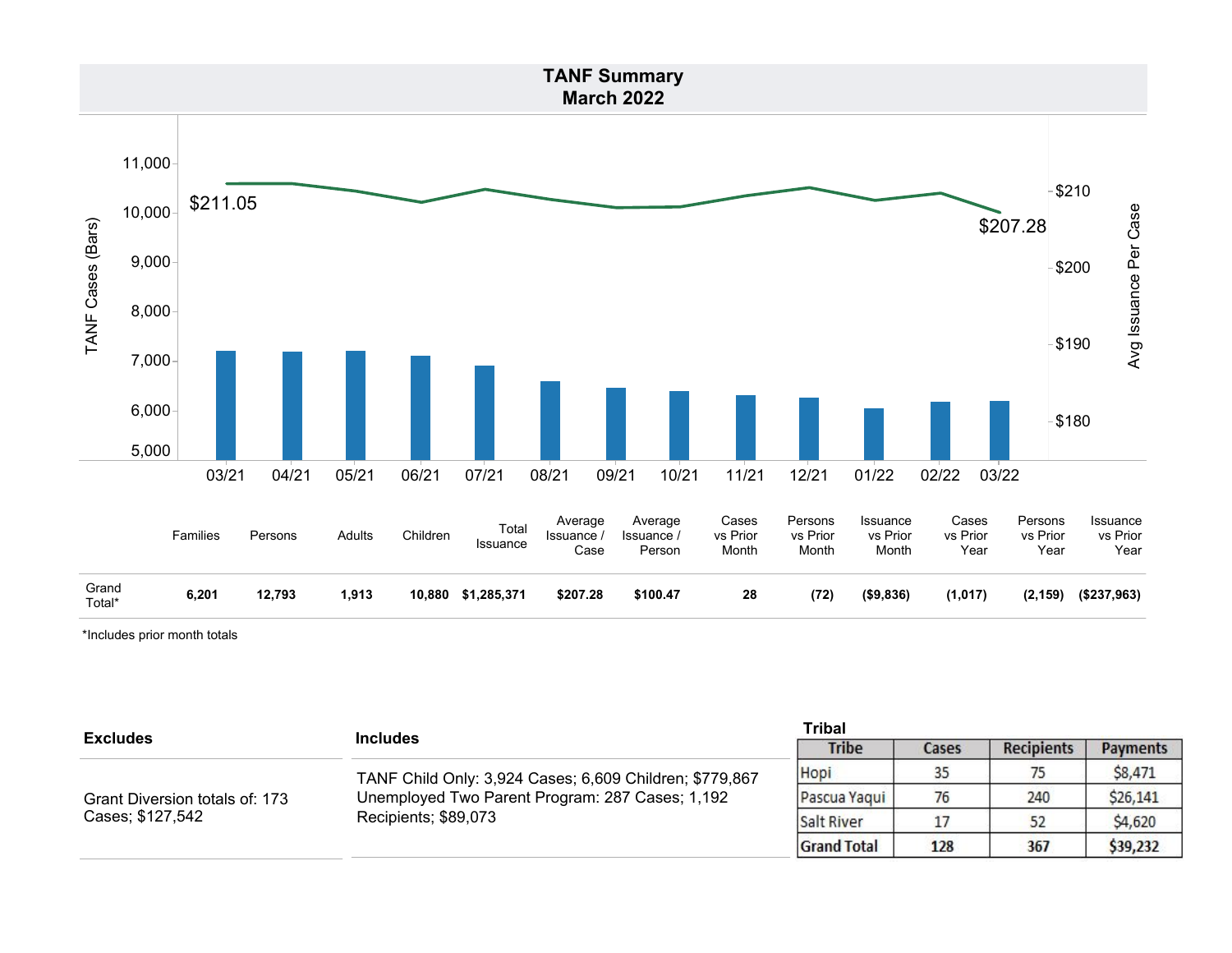

\*Includes prior month totals. (2/19 SNAP benefits paid out in 1/19 are included in 2/19 numbers.)

FF Coronavirus Response Act - H.R. 6201 adjustments:

 - Includes: Emergency Allotments to bring households up to the maximum benefit totaled \$71,914,135 issued, 354,286 families, and 758,642 persons. SNAP Households received a minimum EA benefit of \$95 beginning in April 2021. The increase in average issuance per case in May 2021 is due in part to EA benefits issued in May for the month of April.

 - Excludes: P-EBT (Pandemic School Meals Replacement and Child Care Replacement) Program benefits are not SNAP benefits and are excluded. No P-EBT benefits were issued this month. P-EBT families also receiving SNAP are included in families, persons, and children, but benefits issued are excluded.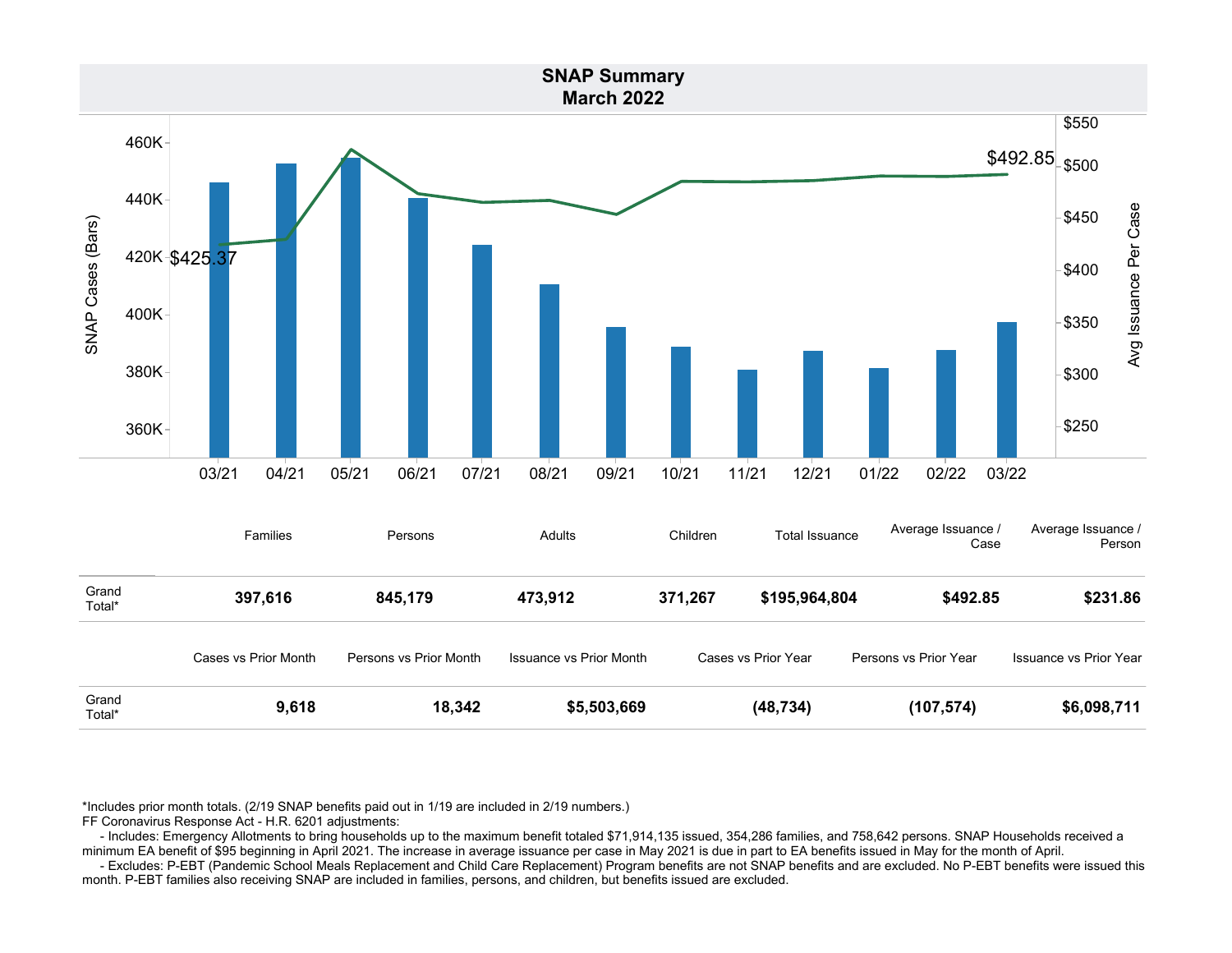

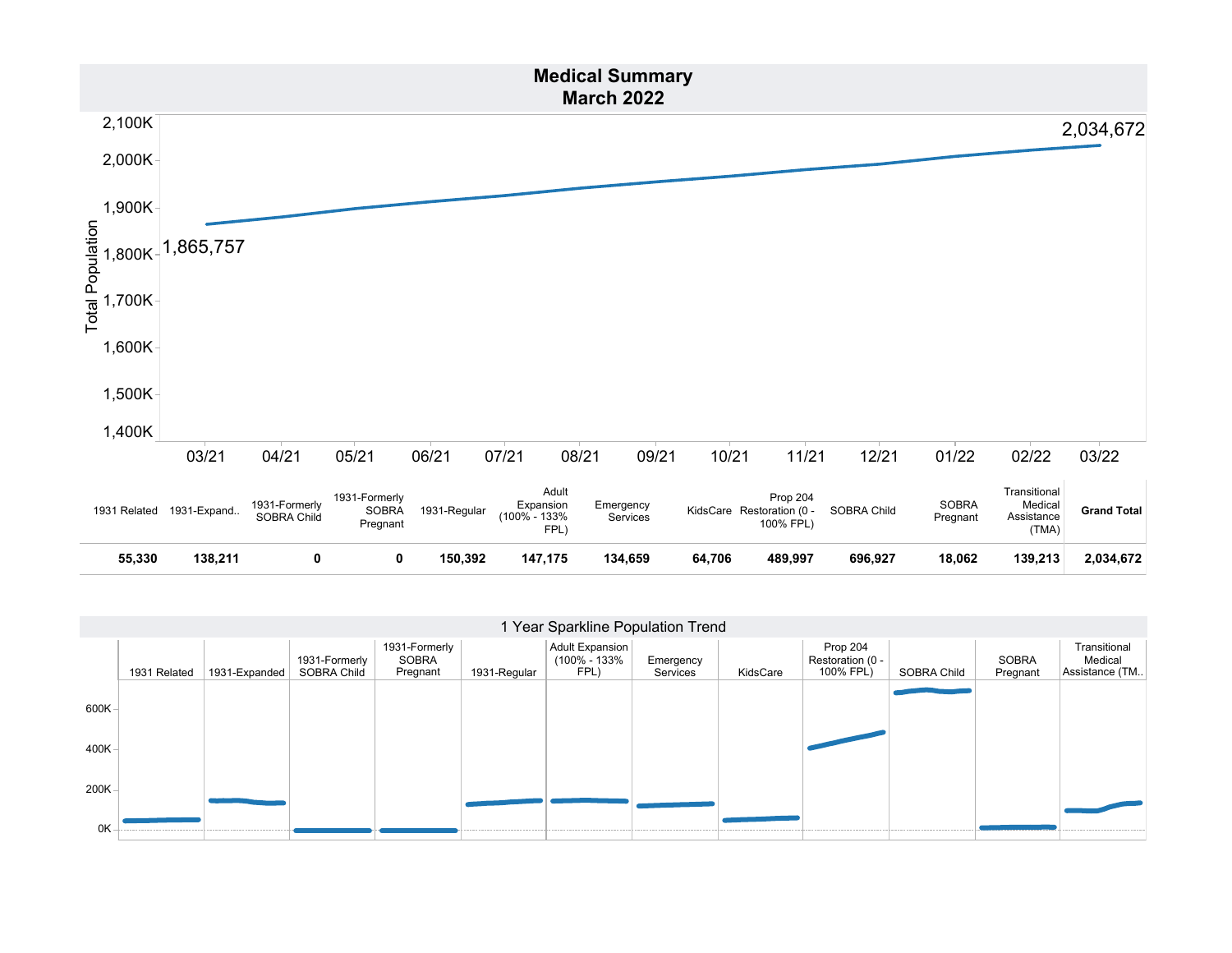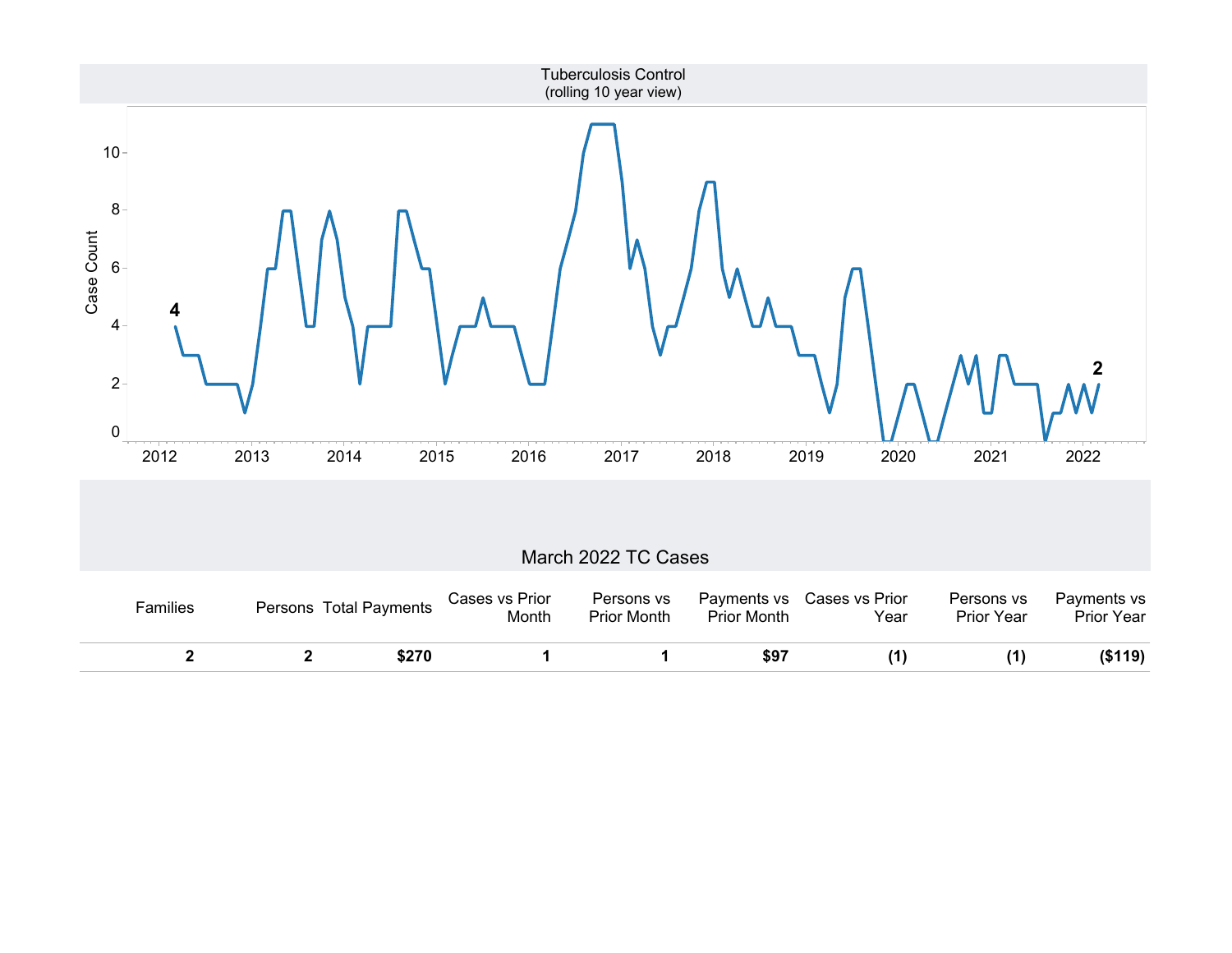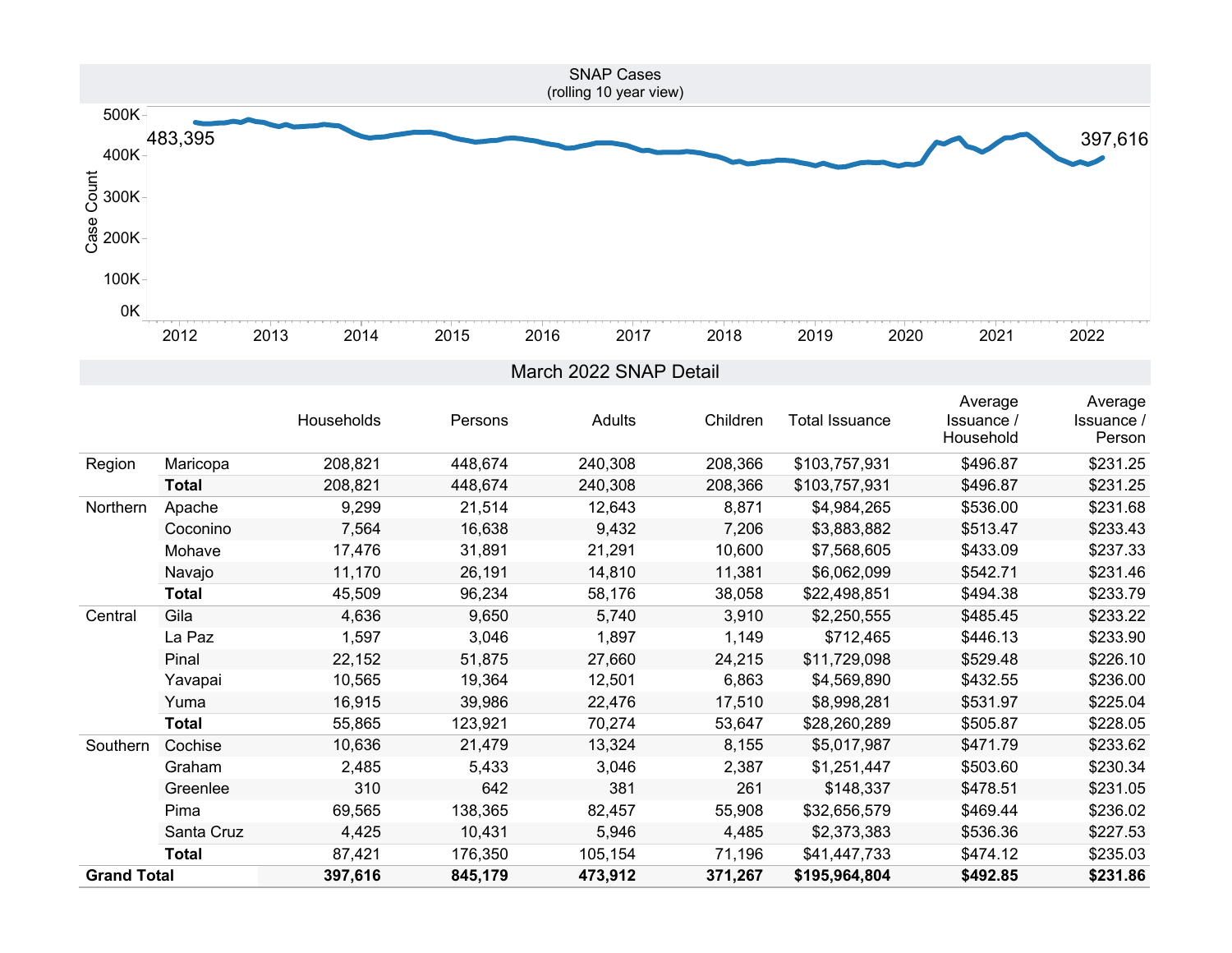

|                    |              | Households | Persons | Adults         | Children       | Total Issuance | Average<br>Issuance /<br>Household | Average<br><b>Issuance</b> /<br>Person |
|--------------------|--------------|------------|---------|----------------|----------------|----------------|------------------------------------|----------------------------------------|
| Region             | Maricopa     | 3,319      | 7,022   | 1,119          | 5,903          | \$689,735      | \$207.81                           | \$98.22                                |
|                    | <b>Total</b> | 3,319      | 7,022   | 1,119          | 5,903          | \$689,735      | \$207.81                           | \$98.22                                |
| Northern           | Apache       | 18         | 43      | 3              | 40             | \$3,714        | \$206.33                           | \$86.37                                |
|                    | Coconino     | 48         | 91      | 9              | 82             | \$10,019       | \$208.73                           | \$110.10                               |
|                    | Mohave       | 248        | 504     | 66             | 438            | \$50,402       | \$203.23                           | \$100.00                               |
|                    | Navajo       | 97         | 186     | 31             | 155            | \$19,979       | \$205.97                           | \$107.41                               |
|                    | <b>Total</b> | 411        | 824     | 109            | 715            | \$84,114       | \$204.66                           | \$102.08                               |
| Central            | Gila         | 53         | 95      | 9              | 86             | \$10,050       | \$189.62                           | \$105.79                               |
|                    | La Paz       | 15         | 35      | 3              | 32             | \$3,206        | \$213.73                           | \$91.60                                |
|                    | Pinal        | 444        | 963     | 113            | 850            | \$94,965       | \$213.89                           | \$98.61                                |
|                    | Yavapai      | 140        | 258     | 29             | 229            | \$28,077       | \$200.55                           | \$108.83                               |
|                    | Yuma         | 164        | 373     | 67             | 306            | \$33,676       | \$205.34                           | \$90.28                                |
|                    | <b>Total</b> | 816        | 1,724   | 221            | 1,503          | \$169,974      | \$208.30                           | \$98.59                                |
| Southern           | Cochise      | 154        | 298     | 45             | 253            | \$30,806       | \$200.04                           | \$103.38                               |
|                    | Graham       | 31         | 63      | 4              | 59             | \$6,479        | \$209.00                           | \$102.84                               |
|                    | Greenlee     | 5          | 8       | $\overline{2}$ | $6\phantom{1}$ | \$991          | \$198.20                           | \$123.88                               |
|                    | Pima         | 1,419      | 2,768   | 400            | 2,368          | \$293,875      | \$207.10                           | \$106.17                               |
|                    | Santa Cruz   | 46         | 86      | 13             | 73             | \$9,397        | \$204.28                           | \$109.27                               |
|                    | <b>Total</b> | 1,655      | 3,223   | 464            | 2,759          | \$341,548      | \$206.37                           | \$105.97                               |
| <b>Grand Total</b> |              | 6,201      | 12,793  | 1,913          | 10,880         | \$1,285,371    | \$207.28                           | \$100.47                               |